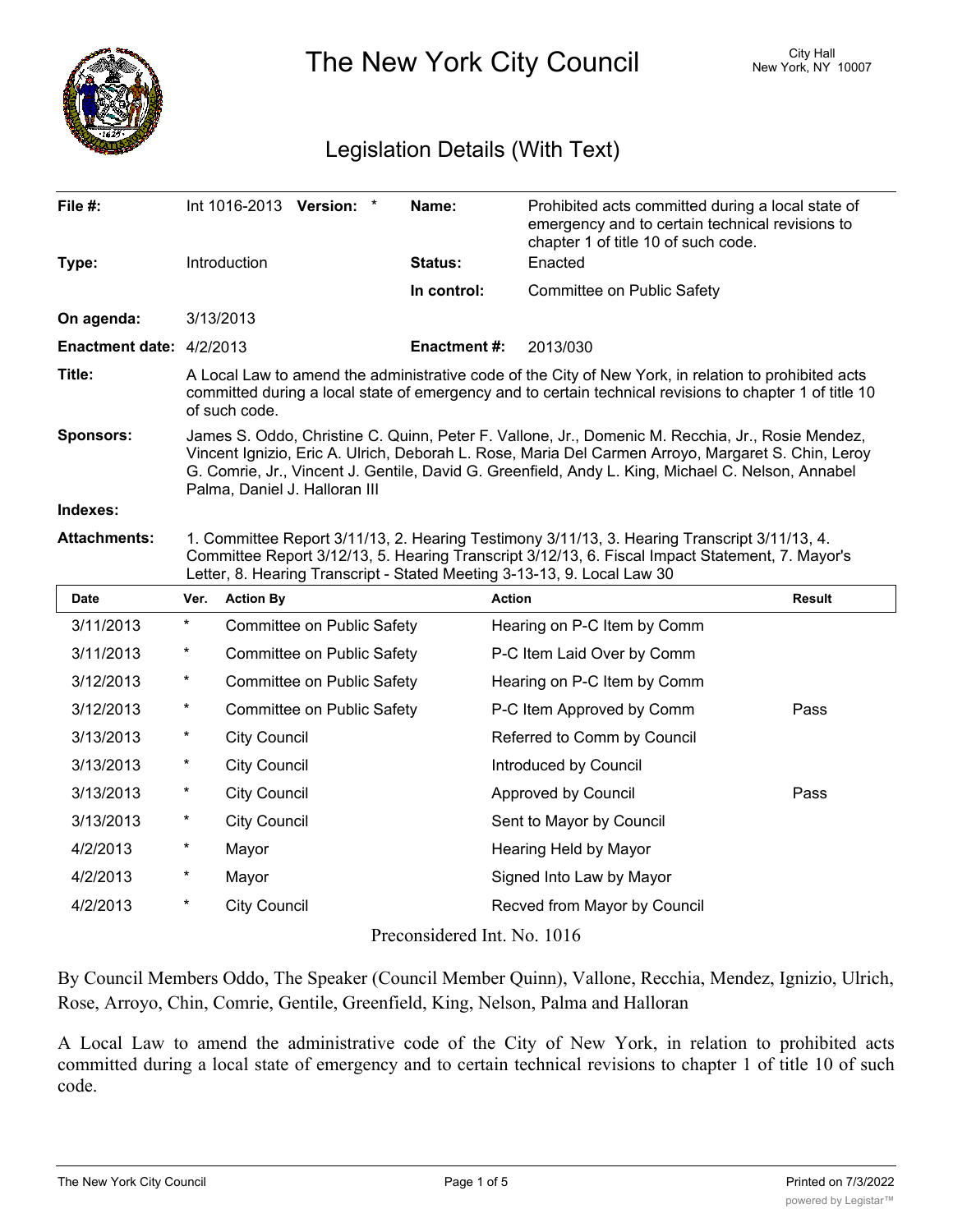## **File #:** Int 1016-2013, **Version:** \*

Be it enacted by the Council as follows:

Section 1. Declaration of legislative findings and intent. The Council hereby finds and declares that in the aftermath of Tropical Storm Irene and Super Storm Sandy there were instances where criminals took an emergency situation as an opportunity to target vulnerable New York City residents and areas of the City for their own personal gain. Crimes of opportunity, including those causing physical injury, or those that involve damaging, taking, or entering property, or fraudulently impersonating public servants, when committed during a local state of emergency and in areas of the City made vulnerable by such emergency, are distinguishable from and more egregious than crimes that occur outside of a crisis. Such acts cause harm and disruption to defenseless residents of the City of New York above and beyond what has already been caused by the circumstances surrounding the emergency, as well as harm and disruption to the City as a whole, both during the emergency and during recovery efforts thereafter. Additionally, the actions of these opportunistic criminals can reverberate throughout the entire City because they lead to the diversion of critical City resources, which could have harmful effects on any of this City's eight million residents.

When criminals target mandatory evacuation areas during mandatory evacuation periods, the problems posed by such criminal conduct are worsened. Mandatory evacuations are declared by the Mayor to secure the safety of the most at-risk New Yorkers, however, many of these residents do not evacuate for fear of their homes being looted. In fact, during Super Storm Sandy reports show that some people, particularly those in Staten Island, lost their lives for this very reason. Moreover, residents of evacuation zones are likely to suffer the most physical or financial damage and are therefore much more susceptible to criminals who prey on the misfortunes of others.

For all of these reasons, it is the intent of the Council to provide all law-abiding New Yorkers with a safe and secure environment during times of emergency. To do so the Council finds that it is necessary to deter crimes of opportunity committed during local states of emergency in mandatory evacuation zones and in areas where access to essential goods and services has been reduced or lost by making such actions punishable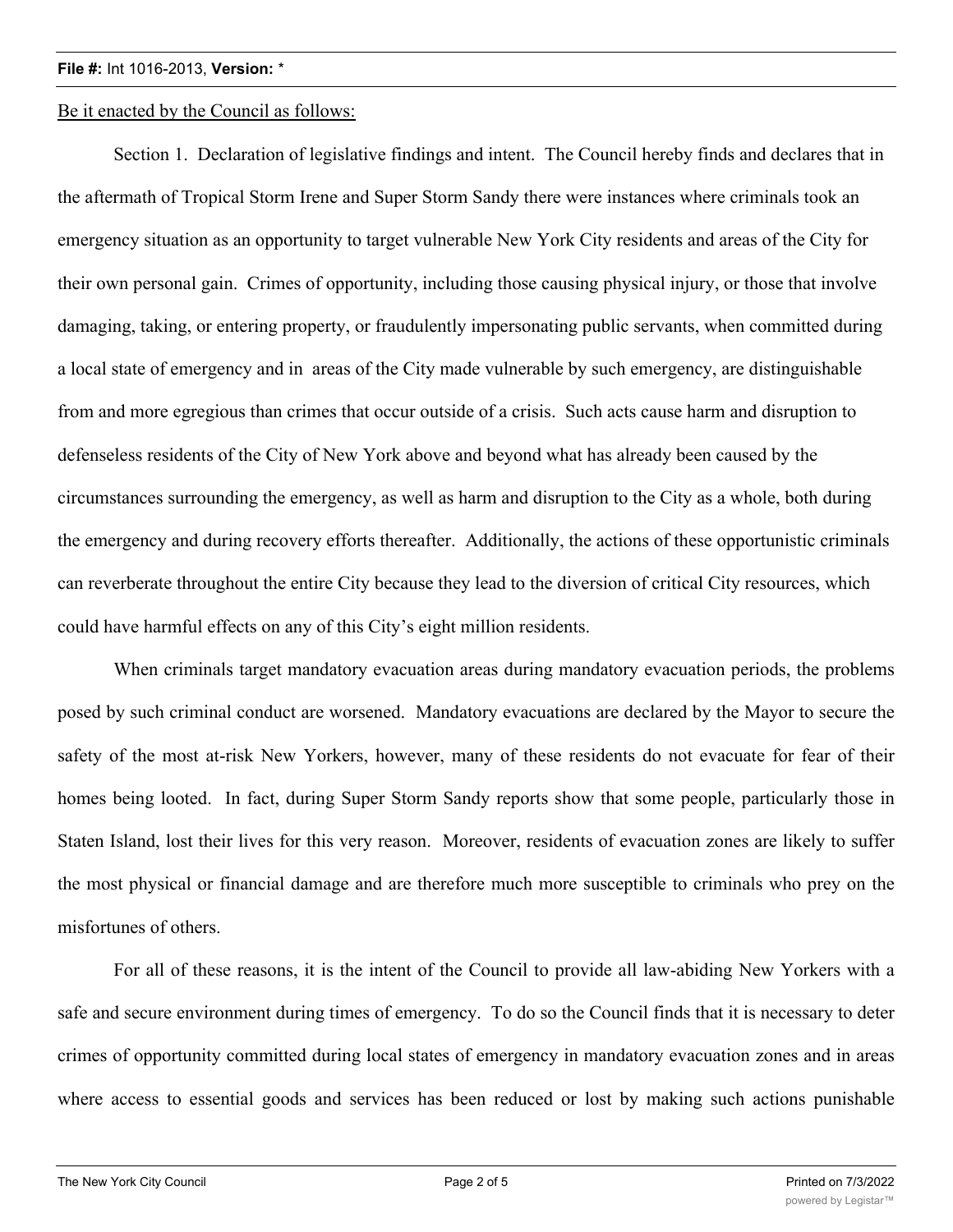criminally and civilly, with heightened penalties for such activity when it takes place in mandatory evacuation zones and during mandatory evacuation periods.

§ 2. The administrative code of the city of New York is amended by adding a new section 10-171 to read as follows:

§ 10-171. Prohibited acts during a local state of emergency.

a. Definitions. For purposes of this section, the following terms shall have the following meanings:

1. "Essential goods or services" shall mean those goods or services provided by utilities, government or private entities or personnel that are necessary to sustain or safeguard a person or property and without which a person or property is vulnerable to harm or damage. Such term shall include, but not be limited to, electricity, heat or gas service; mass transportation; telecommunications; fire-fighting, police, armed-forces, emergency medical, or hospital service; the availability of sufficient and appropriate food and clothing; temperate, sanitary, and safe shelter; potable water; and fuel.

2. "Local state of emergency" shall mean the period of time during which a proclamation issued by the mayor, declaring a local state of emergency pursuant to executive law section twenty-four, is in effect.

3. "Mandatory evacuation period" shall mean the period of time during which the occupancy and use of buildings and homes is prohibited for public safety purposes in response to a natural or man-made disaster, as determined by the mayor pursuant to section twenty-four of the executive law, and as declared by the mayor in an executive order during the pendency of a local state of emergency.

4. "Mandatory evacuation zone" shall mean any area where the occupancy and use of buildings and dwellings is prohibited for public safety purposes in response to a natural or man-made disaster as determined by the mayor pursuant to section twenty-four of the executive law, and as declared by the mayor in an executive order during the pendency of a local state of emergency.

b. Prohibited acts. During a local state of emergency, in a mandatory evacuation zone for the duration of a mandatory evacuation period, or when the conduct described below occurs during the reduction or loss of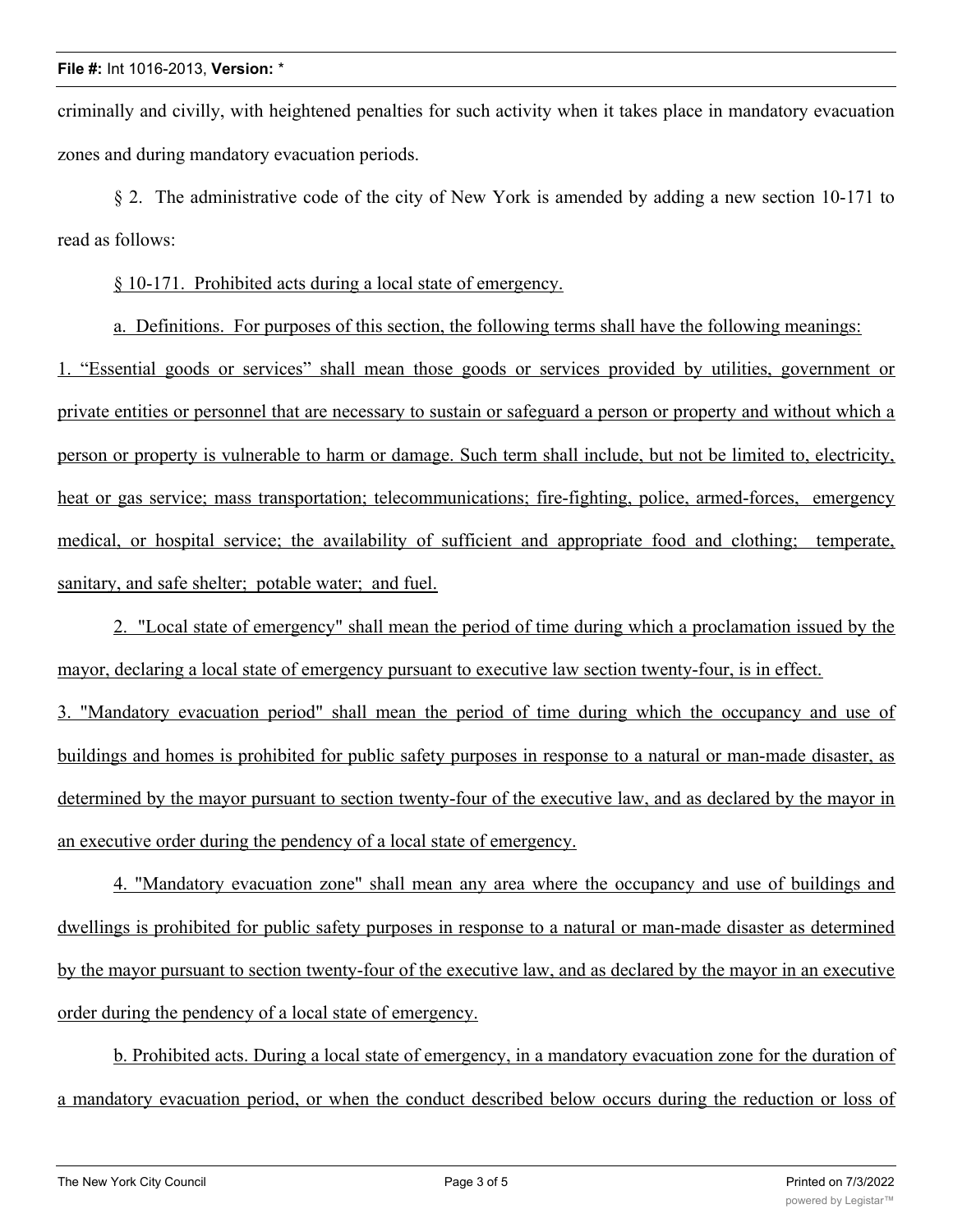essential goods or services as a result of such emergency, it shall be unlawful for any person to:

(1) intentionally or recklessly cause, or create a material risk of, physical injury to a person;

(2) intentionally or recklessly damage, create material risk of damage to, or wrongfully deprive another person of property;

(3) knowingly enter or remain unlawfully in a building or upon real property of another person;

(4) intentionally or recklessly impede, or cause a material risk of impeding, response to the circumstances of the emergency by any governmental agency, officer or employee; or

(5) impersonate another with the intent to obtain a benefit, or to injure or defraud a person; provided, however, that such conduct shall also constitute a violation of this section if it occurs after the period of a local state of emergency where such conduct is related to circumstances surrounding or arising out of the emergency.

c. Affirmative defense. In any prosecution under this section, it is an affirmative defense that the defendant's conduct constituted reasonable action taken as a result of or in response to the emergency.

d. Penalties. Any person who violates subdivision b of this section shall be guilty of a misdemeanor punishable by imprisonment of not more than six months and a fine of not more than two thousand five hundred dollars, or a civil penalty of not less than one thousand dollars and not more than five thousand dollars, or both; provided, however, that if the person harmed or the real or personal property affected is located in a mandatory evacuation zone and such violation occurs during a mandatory evacuation period, then the perpetrator of such act shall be guilty of a misdemeanor punishable by imprisonment of not more than one year and a fine of not more than five thousand dollars, or a civil penalty of not less than five thousand dollars and not more than ten thousand dollars, or both.

e. Each violation of subdivision b of this section shall be deemed a separate offense for which a separate criminal fine or civil penalty may be imposed. Penalties imposed pursuant to this section shall not be deemed to limit or preclude any remedy, penalty, or cause of action available under any other law.

f. It shall not constitute a defense to an enforcement action taken pursuant to this section that the real or